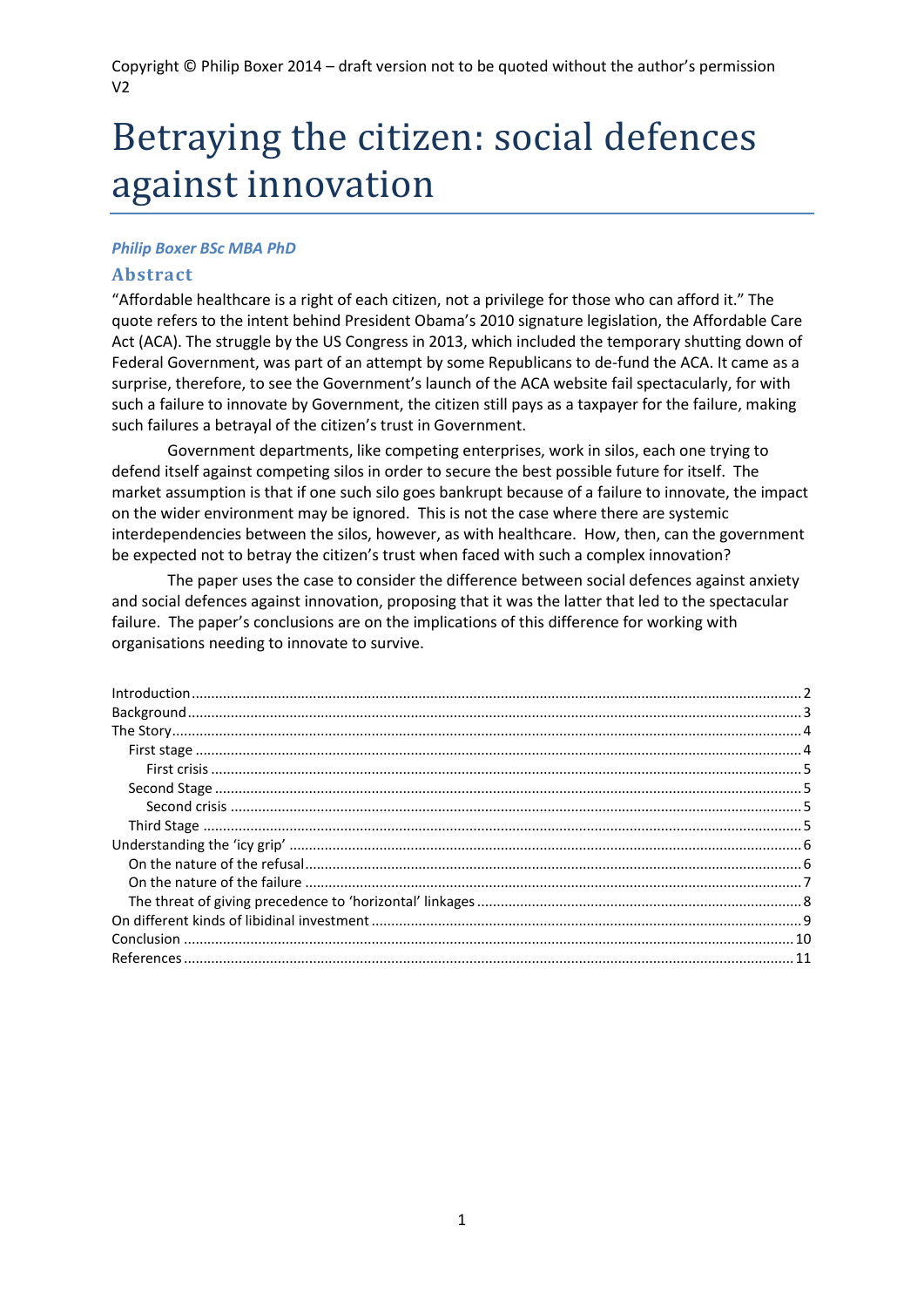## <span id="page-1-0"></span>**Introduction**

**.** 

"Affordable healthcare is a right of each citizen, not a privilege for those who can afford it." This paper explores unconscious dynamics enabling such grand intentions to fail to be translated into effective action. The quote refers to the intent behind President Obama's signature legislation, the Affordable Care Act (ACA), signed into law in 2010. The struggle by the US Congress in the summer of 2013, which included the temporary shutting down of Federal Government, was part of an attempt by some Republicans to remove the funding from the ACA. Given that the Government was facing such high stakes, it came as a surprise, therefore, to see the launch of the ACA website fail spectacularly. It was through the Federal website that affordable healthcare was to be made available to Americans in 36 of the 50 United States of America. The failure was a betrayal of the citizen's trust in government, not only because of the failure of the website, but also because of the additional costs incurred in eventually making it succeed, costs that also fell on the citizen.

The ACA represented an innovation in the way healthcare was to be provided in the USA. The ACA website had been designed to provide choices for each citizen one-by-one, based on their individual circumstances<sup>1</sup>. The failure, which was some eventually blamed on the President's poor leadership [\(Hirschhorn 2013\)](#page-11-0), eroded the citizen's trust in government's ability to be effective in making such innovations. Yet such failures are frequent occurrences, 94% of large federal IT projects in the USA being unsuccessful, with over 40% failing altogether [\(Thibodeau 2013\)](#page-12-0). Neither is this level of failure unique to the USA, similar problems arising in the UK [\(Naughton 2013\)](#page-11-1). My interest, therefore, is to consider the unconscious basis of the failure to foster the innovation needed to make the website work. The paper will conclude that this failure arose because it demanded a change in the nature of the libidinal investment in work of the administration's management.

The story of this failure is of interest because it has the narrative structure of a tragedy. It is true that the ACA website was made to work eventually, but not before a lot of people had been publicly pilloried, resigned and/or moved elsewhere. Understood as a tragedy, it becomes possible to consider what got ignored by whom that led to the website's initial demise. Psychoanalytic understanding enables us to consider the unconscious basis of this ignoring, an ignoring that will be described in terms of social defences against anxiety that serve as defences against innovation<sup>2</sup>.

The story of how the President was let down by his administration is also a story about the failure of the President's leadership of government. The President failed to meet the citizen's expectation that a government should relate to the citizen in a way that is particular to each one's situation and circumstances and not just to an average. A deeper understanding of the extent of the change demanded of the libidinal investment in work of the administration's management will reveal, however, the magnitude and scale of the challenge that needed to be met.

The story parallels my own experience as a person who has worked for much of my life as a systems engineer and a strategy consultant, puzzled by the way systems are used and abused by structures of power and authority. This puzzlement reflects my early experiences in my family as the youngest child of parents who both carried the effects of exile through their lives and for whom the tension between social defences and innovation was a running theme both at home and at work. In a sense both my parents felt betrayed by those around them, as did I, suffering the anxietyprovoking experience of being simultaneously familiar and foreign – the experience of the uncanny [\(Freud 1955\[1919\]\)](#page-11-2). Understanding the entanglement of the personal and the systemic in a way that could enable both to be worked with proved to be a more difficult challenge than I expected.

 $<sup>1</sup>$  For a consideration of the impact of this 'one-by-one' approach, see Boxer, P. J. (2014). "Leading</sup> Organisations Without Boundaries: 'Quantum' Organisation and the Work of Making Meaning." Organizational and Social Dynamics **14**(1): 130-153.

 $2$  For more on the theoretical basis behind this distinction between defences against anxiety serving as defences against innovation, see Boxer, P. J. (2014b). Defences against innovation: the conservation of vagueness. Defences Against Anxiety: Explorations in a Paradigm. D. Armstrong and M. Rustin. London, Karnac.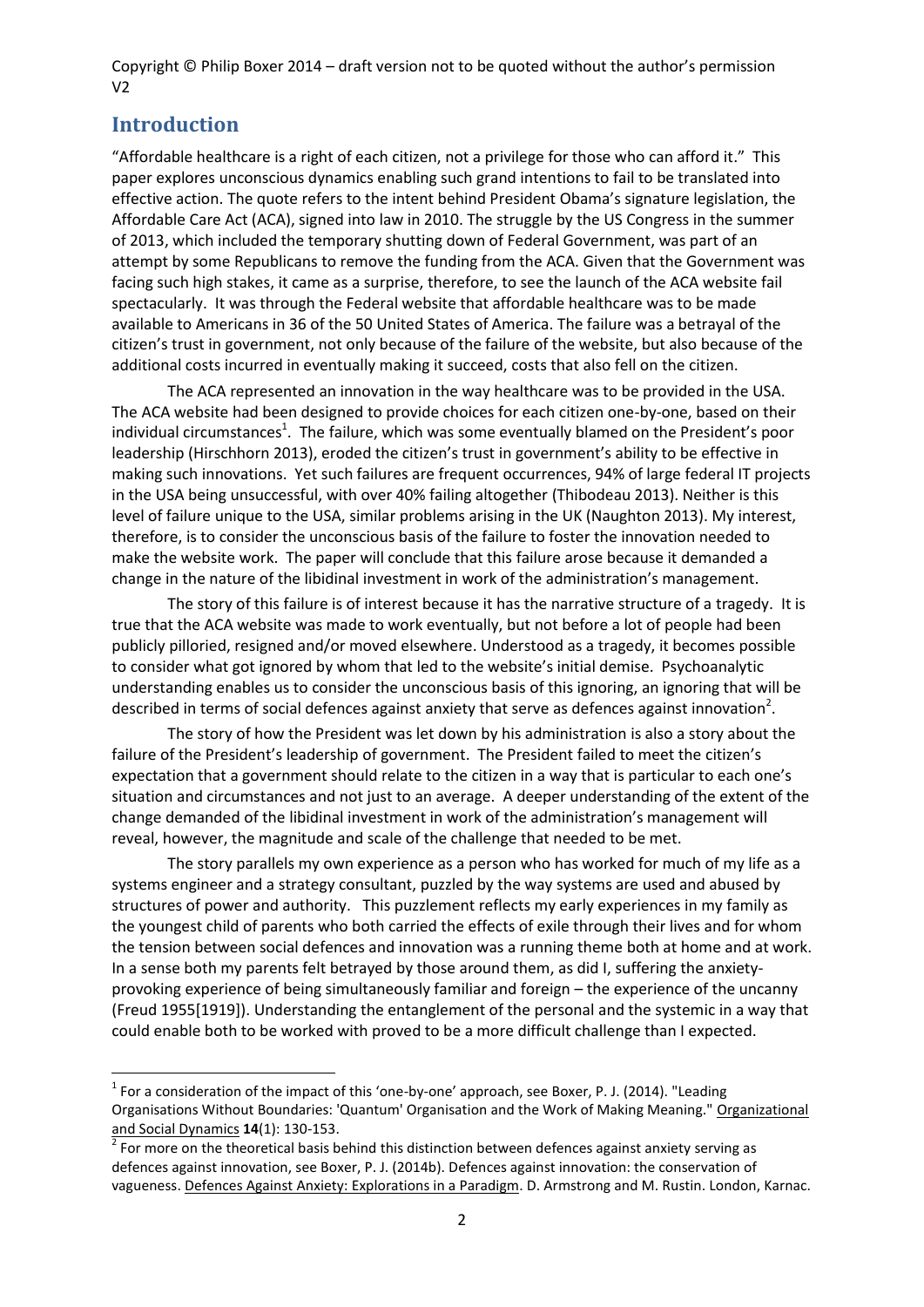## <span id="page-2-0"></span>**Background**

**.** 

In the case of the ACA website, the service as a whole involved 55 contractors linking the website across 36 states with 170 insurance carriers and numerous Federal systems, including Social Security, Veterans Administration and the Internal Revenue Service. End-to-end testing of the website did not start until 2 weeks before its launch. The contractors were blaming each other for the failure at the subsequent Congressional hearing. The Federal Agency with overall responsibility for the website acknowledged that they had not appointed anyone to oversee the integration of the website as a whole. No consideration was given to how systems would interact with each other within the context of citizens' actual use of it; the contractors were each operating within separate silo'd compartments, and in the approach to 'going live' it was as if the performance of the whole would follow naturally from perfectly implementing designs of its parts.

Competing enterprises work in silos like this, each one trying to defend itself against losing out to its competitors in order to secure the best possible future for itself and its employees. If one such enterprise goes bankrupt because of a failure to innovate, the impact on its wider environment may be ignored by the rest of us. Government innovations like this cannot operate within silos, however, and the impact of their failure cannot be ignored. The contested purposes of public organisations are not like the sovereign purposes of private organisations [\(Hoggett 2006\)](#page-11-3). The voting citizen both fails to get the service and pays (as a taxpayer) for the failure. Given that this kind of failure is not a one-off but a repeating kind of failure in the public sector, what is it, therefore, that keeps such systemic innovations being approached in this way, given their obviously different nature [\(Mulgan and Leadbeater 2013\)](#page-11-4)?

A 'systems thinking' approach places early emphasis on design in order to reduce risk, reducing the time spent in integration and testing as well as reducing the overall cost of a project [\(Piette 2014\)](#page-11-5). A closer look at reducing risk for the acquisition of interoperating systems<sup>3</sup> reveals a number of obstacles [\(Meyers, Alberts et al. 2007\)](#page-11-6):

- a failure to understand how the relations between various aspects of interoperability between the constituent systems of a system-of-systems influence acquisition in a systemof-systems context;
- not understanding the importance of sharing relevant information between the 'owners' of the different constituent systems of a system-of-systems in performing acquisition-related activities, in order to enable collective behaviour to successfully deliver system-of-systems interoperability; and
- the inappropriate use of centralized management with hierarchical organizational structures, resulting in centralised "system-centric" thinking versus distributed "system-ofsystems" thinking in all aspects of acquisition, development, fielding, sustainment, and operation

Despite the existence of this kind of learning, therefore, close examination of the failure of largescale government innovations reveals that best practices for their acquisition and deployment are ignored, resulting in a 94% chance of failure or delay that costs taxpayers billions of dollars [\(Johnson](#page-11-7)  [and Reed 2013\)](#page-11-7). The failure of the ACA website was not an isolated occurrence, therefore, but part of a pattern. In the following sections I explore why there should be this pattern.

In order to do this, I start with the story of the failure, telling it in a way that emphasises its plot structure in order to begin to surface an unconscious dynamic.

 $3$  Inter-operability refers to "the ability of making systems and organizations to work together (inter-operate). While the term was initially defined for information technology or systems engineering services to allow for information exchange, a more broad definition takes into account social, political, and organizational factors that impact system to system performance. See http://en.wikipedia.org/wiki/Interoperability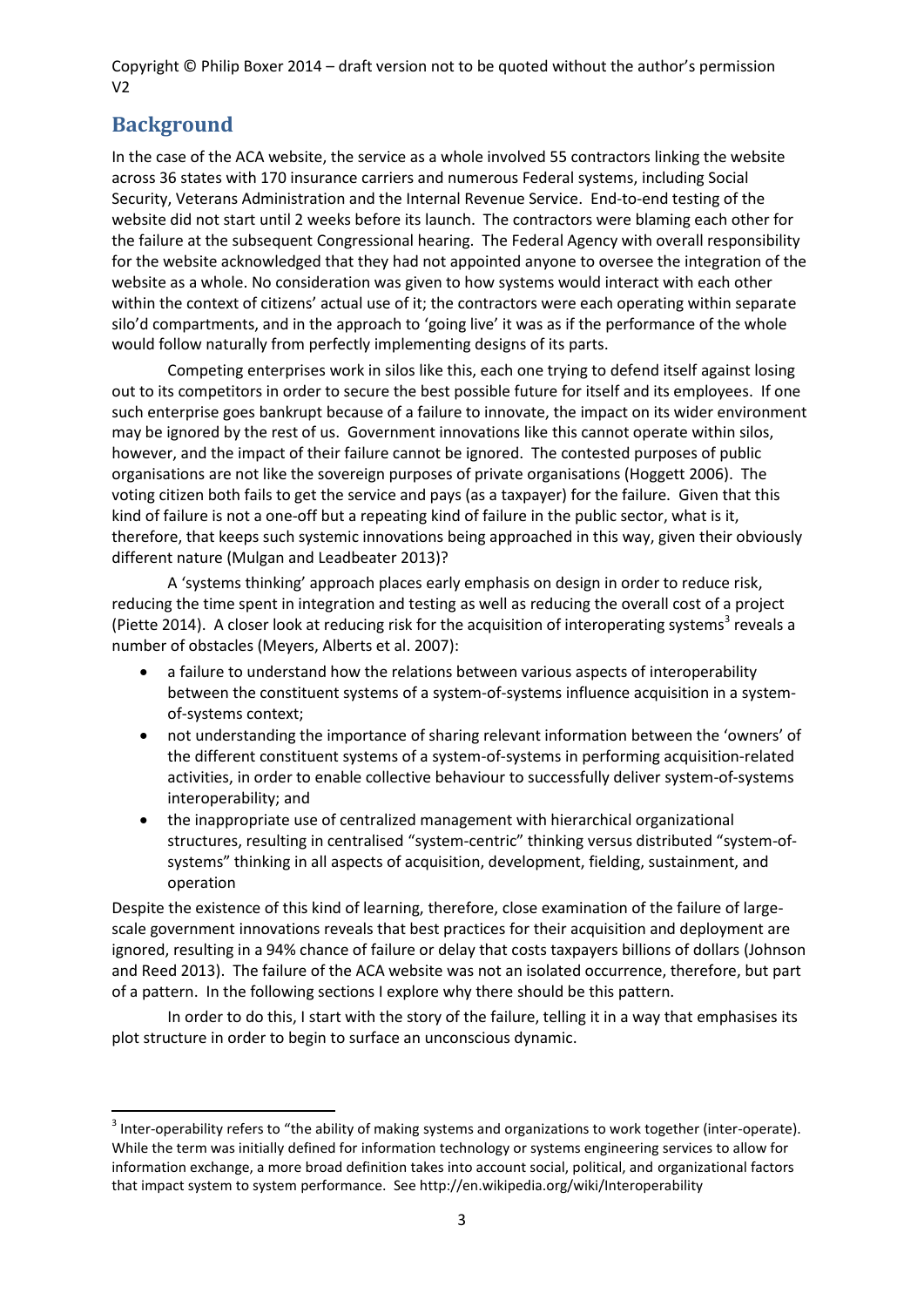### <span id="page-3-0"></span>**The Story**

The plot structure of Snow White seems an appropriate template for this story. Its outline, taken from chapter 11 on Rebirth in 'The Seven Basic Plots' [\(Booker 2004\)](#page-10-1), is as follows:

"A king and queen have a baby daughter… shortly after her birth, a terrible shadow falls over her when the little Princess's loving mother dies, and is replaced by the vain and heartless stepmother, the chief dark figure of the story. Her overriding obsession is to get rid of Snow White, as the challenge to her own supremacy as the chief feminine figure in the kingdom, and she orders that Snow White should be taken out into the forest and killed. Only in the nick of time is the heroine given a partial reprieve, when the huntsman who has been ordered to kill her merely abandons her.

The second stage begins when she finds her way to the mysterious cottage inhabited by the seven dwarfs, who spend their days digging out treasure from caves deep in the mountains, and here Snow White settles down happily to a new life as 'little mother' to the dwarfs. But eventually the dark shadow from the outer world again falls over her, when the wicked stepmother discovers Snow White's remote place of concealment and comes three times in disguise to offer her poisoned gifts. Each time in trusting ignorance Snow White succumbs to the temptation (her naivety and limited awareness make her an unwitting party to her downfall), and each time she sinks into the state of living death. On the first two occasions the dwarfs are able to bring her back to life, but on the third - when Snow White chokes on the poisoned apple — their powers are no longer sufficient to save her. They assume she is dead, and place her on a mountaintop in a glass coffin.

The third and final stage of the story takes place only when many years have elapsed, when a prince arrives from a far-off land, sees the heroine in her state of suspended animation and falls in love with her. He orders that she should be taken down the mountain. As she is carried down, the apple is dislodged. Snow White awakens from her living death, falls in love with the perfect hero who has released her and they are married." [\(Booker 2004\)](#page-10-1) p194

In what follows, I will separate out these three stages of the story but place particular emphasis on the crises that mark the transitions between each stage. This defines five parts to the story in total, the quotes at the beginning of each part summarising its structural role within the plot structure as a whole [\(Booker 2004\)](#page-10-1) p204. These five parts will then be picked up in the next section and considered in psychoanalytic terms as the subject's progressive relation to five partial drive objects [\(Lacan 2014\[2004\]\)](#page-11-8). The form taken by these partial drive objects with respect to each other reflect the particular way the subject – in this case managers within the public administration – support their self-identification. The paper will argue that the repeating failure is a failure to get past the current phantasy informing public administration.

For the purposes of our story, the baby daughter is the ACA born of President Obama and a Congress dominated by the Democrats. Conceived in 2009, the hope for the ACA was that she would eventually grow up to be affordable healthcare for each citizen within a kingdom defined by the 50 United States of America.

#### <span id="page-3-1"></span>**First stage**

1: Anticipation - A young heroine falls under the shadow of the dark power.

Shortly after the ACA's difficult birth in December 2010, a terrible shadow fell over her when her mother, a Congress dominated by the Democrats, was replaced at the beginning of 2011 by one in which its House of Representatives became dominated by the Republican Party under the influence of the Tea Party, committed to its repeal as a federal takeover of and socialist approach to healthcare [\(Siddiqui and Stein 2014\)](#page-12-1). A main purpose of the Republican-led House of Representatives, cast in the role of the stepmother, became to get rid of the ACA by de-funding it if not outright repealing it. The Republican-controlled House therefore blocked funds for the ACA and more than 30 states refused to set up their own healthcare exchanges, thus simultaneously increasing the scale and complexity of the federal task.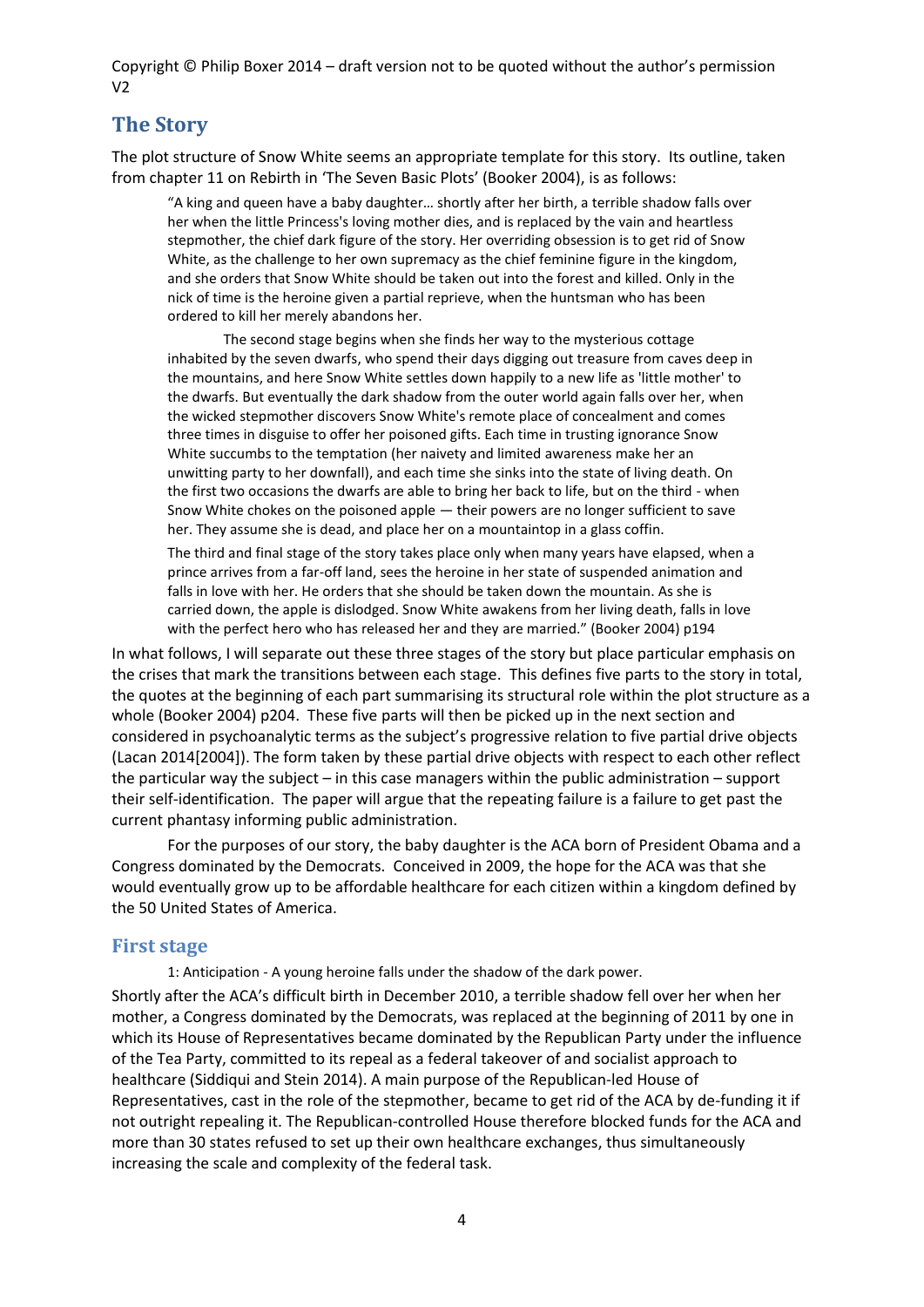#### <span id="page-4-0"></span>**First crisis**

2: Dream - For a while, all may seem to go reasonable well, the threat may even seem to have receded.

The main contract for enabling the ACA to grow up was issued in December 2011, based on the concept of an online Shopping Mall in which citizens could comparison-shop among competing plans offered by Federally-facilitated Marketplaces (FFMs) [\(Gillum and Pace 2013\)](#page-11-9). The guidance on FFMs was issued in May 2012, but in order to avoid giving ammunition to Republicans in the elections, the administration put off issuing several major rules concerning the FFMs until November 2012 [\(Pear,](#page-11-10)  [LaFraniere et al. 2013\)](#page-11-10), guidance describing the approach to joining these together through a Data Services Hub not being released until May 2013, after President Obama had been re-elected. The threat to the ACA was still there, given that the House of Representatives had remained dominated by the Republicans, but it appeared to have receded. To the informed outsider, it was already clear that this approach was not going to be sufficient [\(Cutler 2010\)](#page-10-2). Sleepwalking into difficulty might be another way of describing the behaviour of the administration.

#### <span id="page-4-1"></span>**Second Stage**

3: Frustration - But eventually it approaches again in full force, until the heroine is seen imprisoned in the state of living death.

By the middle of 2013, the ACA was living amongst 55 contractors implementing separately designed databases and pieces of software with a launch date of October  $1<sup>st</sup>$  2013. The contractors were frustrated because the administration was still proving slow to issue orders for fixing flaws and had no explicit focus on integration [\(LaFraniere, Austen et al. 2013\)](#page-11-11). This was to implement a website supported by a Data Services Hub that had to connect citizens to 170 insurance carriers spanning 36 states and numerous Federal Systems. These were inter-operating systems by anyone's criteria.

The administration was nevertheless frustrated with the contractors' excuses for missed deadlines, while the contractors saw the administration as naively enamoured by an unrealistic goal [\(Lipton, Austen et al. 2013\)](#page-11-12). Later Congressional hearings revealed the extent to which the administration, while knowing that there were problems looming in July 2013, was still telling Congress under oath that all would be well by October  $1<sup>st</sup>$  [\(Lipton 2013\)](#page-11-13). The ACA was still imprisoned within a set of false assumptions about what would be necessary for it to come of age.

#### <span id="page-4-2"></span>**Second crisis**

4: Nightmare - This continues for a long time, when it seems that the dark power has completely triumphed.

In September 2013, the attempts by the Republican-led House of Representatives to de-fund the ACA fulminated into an October shut-down of the administration for 16 days [\(Weisman and Parker](#page-12-2)  [2013\)](#page-12-2). This shut-down coincided with the launch of the ACA website, which, within three weeks of its launch, had been visited by nearly 20 million citizens of whom only about 500,000 had completed applications and an even smaller subset had obtained coverage [\(Johnson and Reed 2013\)](#page-11-7).

In late September the website had failed a test of only 500 simulated users. By mid-October the system was down more than half the time and vital components had still not been secured, and the architecture of the system that interacted with the Data Services Hub was judged to be so poorly configured that it needed to be redesigned [\(Lipton, Austen et al. 2013\)](#page-11-12). The ACA was in the midst of a nightmare in which the costs had already ballooned to nearly four times the original contract and it was no longer clear that the ACA could survive a failed enrolment process [\(Pear 2013\)](#page-11-14).

#### <span id="page-4-3"></span>**Third Stage**

5: Miracle - But finally comes the miraculous redemption by the hero.

On October 22<sup>nd</sup>, President Obama appointed Jeffrey Zients to provide advice to help fix the website and its supporting systems. At the same time the administration announced that it was also bringing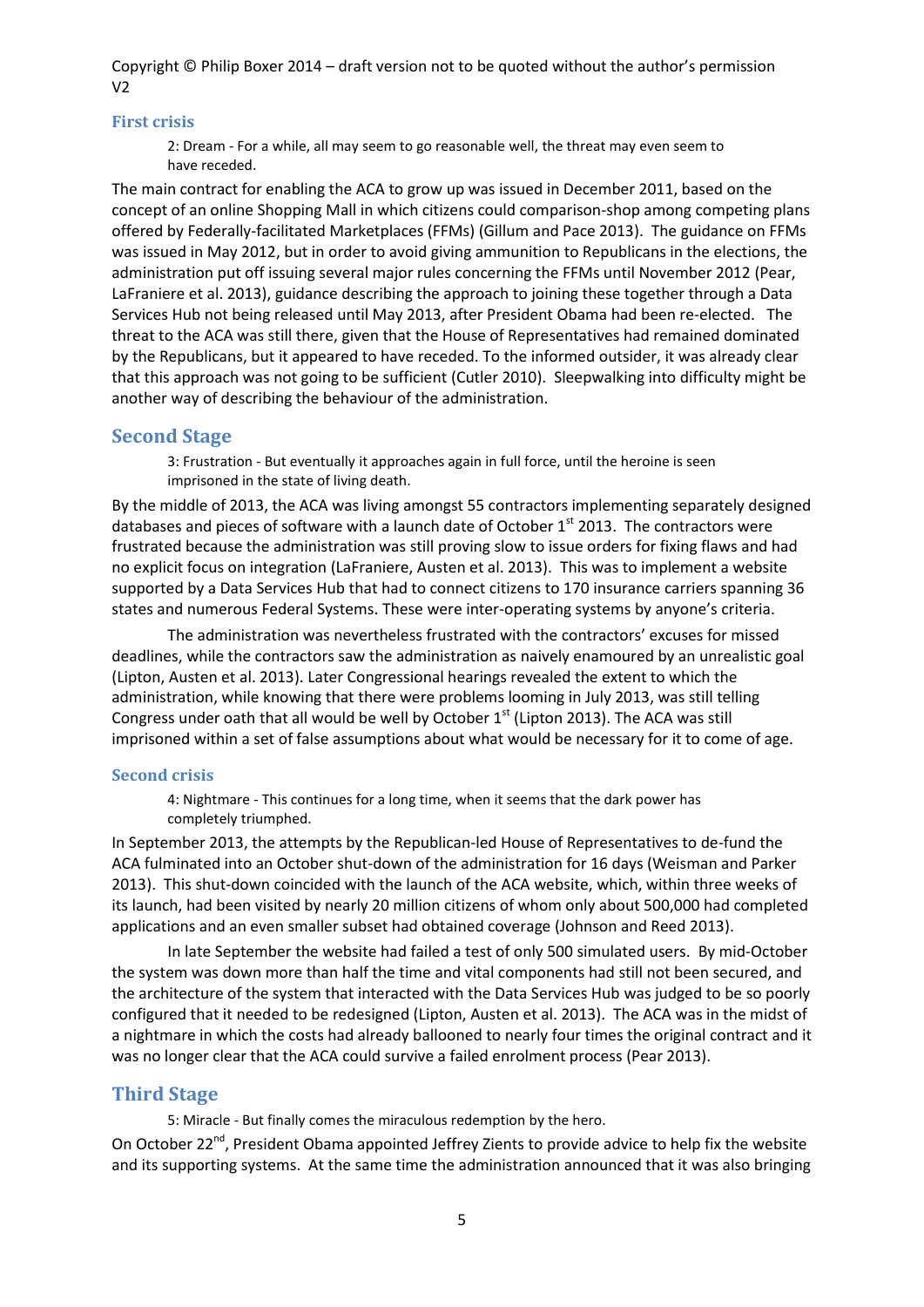in more experts from government and industry, including top Silicon Valley companies [\(Gillum and](#page-11-15)  [Pace 2013b\)](#page-11-15). By that Friday, the appointment of a general contractor had been approved by Zients to oversee changes and manage the overall effort [\(Pear and LaFraniere 2013b\)](#page-11-16). Redemption was at hand!

By April 2014 there had been a miraculous recovery, with more than seven million citizens signed up for health insurance. President Obama's Chief of Staff stood up with Zients and other members of the administration to claim success for the ACA and to declare that their biggest mistake had been to worry about the wrong thing – that not enough insurance companies would participate in the health marketplaces making premium prices too high [\(Shear 2014\)](#page-11-17).

The power of the Rebirth story "lies in the contrast between the condition of the heroine when we see her frozen in her isolated, imprisoned state and the moment when the liberation begins, as we see her being released from the dark power's icy grip" [\(Booker 2004\)](#page-10-1) p204. In the next section I consider why it makes sense to understand this 'icy grip' in terms of a social defence against innovation, and why it nearly led to the death of the ACA.

# <span id="page-5-0"></span>**Understanding the 'icy grip'**

Looked at through the eyes of President Obama and the White House, this is a story of redemption. Looked at through the eyes of the administration, however, it is a story of a refusal to recognise its own limitations in its ability to implement the ACA. These limitations had been pointed out to the White House in May 2010, but the venomous political environment was such that it proved impossible for the White House to give them its full attention until the failure of the website in October 2013 [\(Goldstein and Eilperin 2013\)](#page-11-18). The failure by the White House to engage with these limitations may be accounted for by its engagement in a moral crusade for the good of the citizen in the face of intransigent Republican opposition [\(Hirschhorn 2013\)](#page-11-0). But this does not account for why the administration refused to grasp the technical nature of the task it faced. To do this, we need to look more closely at the part their decision-making played within the overall story.

## <span id="page-5-1"></span>**On the nature of the refusal**

Looking at the administration's part within the overall story, the successive stages and crises can be understood as successive moments in a process of institutional learning about the full nature of the challenge it faced [\(Boxer 2014c\)](#page-10-3). These successive moments are not here understood as cognitive stages of learning, but rather as distinct ways in which the institution anticipates certainty *aka* plans in relation to the unfolding situation. These subjective moments, corresponding to three moments in the way certitude is anticipated [\(Lacan 2006\[1966\]f\)](#page-11-19), are separated by two crises in which the previous moment fails. This enables the administration's refusal to be reframed as a refusal to recognise the second crisis – until actual events took the matter out of its hands:

- 1. **First stage (anticipation)**: as that part of the administration responsible for implementing government policy with respect to healthcare, it obviously fell to the Department of Health and Human Services (HSS) to implement the ACA. "*Accepting the stated problem/challenge and hoping that the existing approach will work" [\(Boxer 2014c\)](#page-10-3).*
- 2. **First crisis (dream)**: The HHS realised that it did not have the capabilities it needed available to it, brought in contractors and issued guidance to them on the basis of how they thought the ACA should be implemented. "*Realising that the existing approach will not work on its own" [\(Boxer 2014c\)](#page-10-3).*
- 3. **Second Stage (frustration)**: The HHS, working with its contractors and the Centres for Medicare and Medicaid Services (CMS), set about implementing the reforms, in the process running up against increasing difficulties blamed on the contractors. "*Getting to grips with the details of the particular situation and adapting the approach to try to make it work [\(Boxer 2014c\)](#page-10-3).*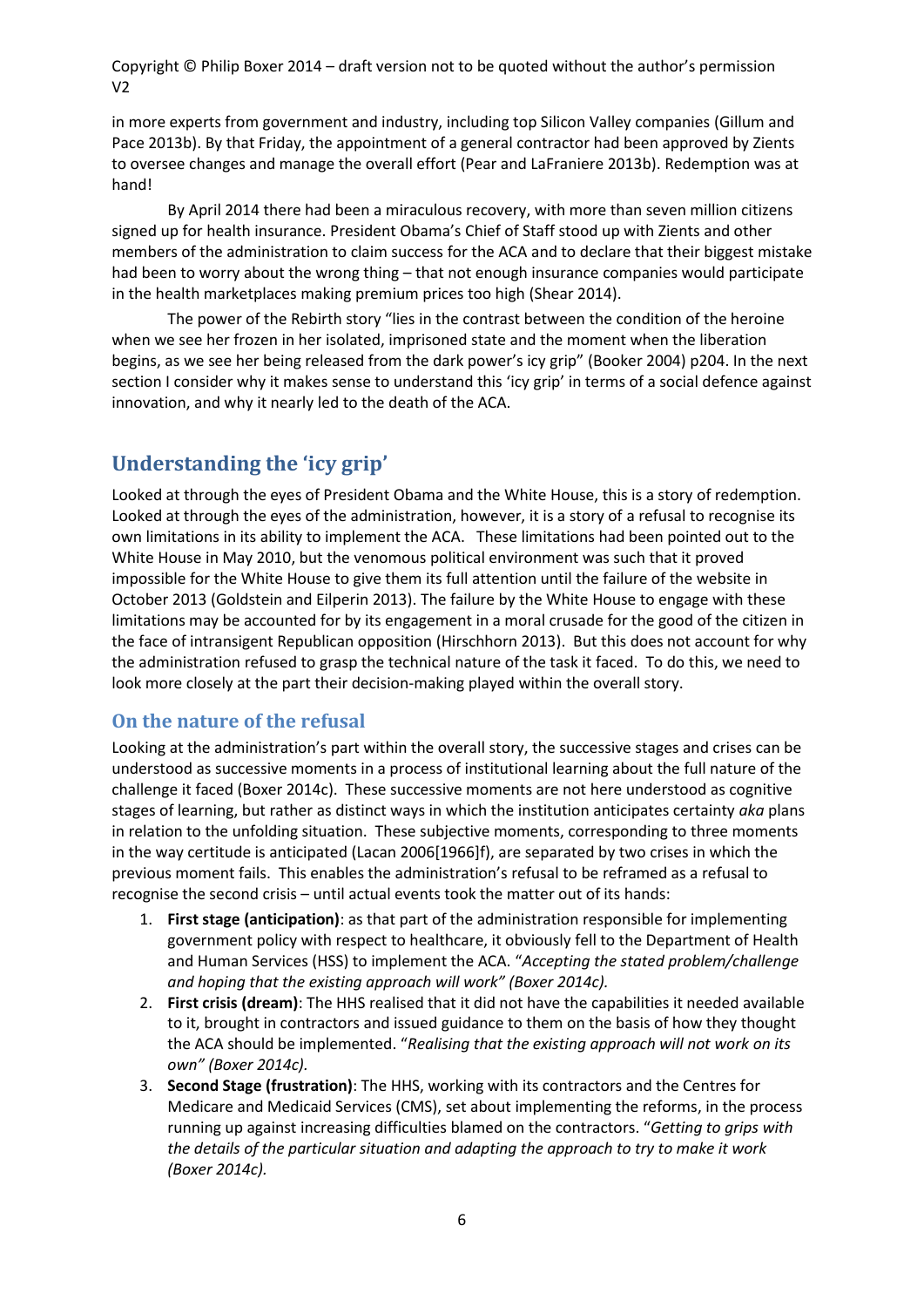- 4. **Second Crisis (nightmare):** The launch of the website is a failure, the approach evidently failing to work even though the administration continued to protest that it would be fixed. "*Realising that there is a fundamental limitation to the way the approach can be made to work" [\(Boxer 2014c\)](#page-10-3).*
- 5. **Third Stage (miracle):** The White House intervenes, bringing in new resources and a different approach that rescues the situation and gets the ACA back on track. "*The persons involved put themselves 'on the line' in some way in order to act from something new that has the possibility of addressing the gap that has emerged" [\(Boxer 2014c\)](#page-10-3).*

The resignations from the leadership of both HHS and CMS reflected the fact that the administration was eventually forced to recognise its culpability over the failure of the website. But the override by the White House meant that the institutional learning about what was lacking in the approach of HHS and CMS was taken out of the administration's hands.

The ACA was rescued by the heroic intervention of outside experts, but so too was the White House. We may therefore ask why it was that President Obama appeared to have a valency for the administration's approach such that he too was in the hands of an icy grip within a parallel process that prevented him from acting sooner. First, however, we will consider the administration's failure.

## <span id="page-6-0"></span>**On the nature of the failure**

In retrospect, the focus of HHS and CMS had been on setting up the FFMs [\(Shear 2014\)](#page-11-17), not on "reforming the delivery system to support higher quality, lower cost care" and not on the ACA website [\(Cutler 2010\)](#page-10-2). To create the ACA website required unprecedented levels of interoperation between multiple systems that could be dynamically aligned to each individual citizen's situation one-by-one. This focus on dynamically aligning systems to citizens one-by-one within a complex environment would have involved a very different approach to innovation, driven from the edge and supported by agile infrastructures [\(Boxer 2014\)](#page-10-4). It would have had to be part of a long-term focus on reforming the delivery system, involving knowing what kind of system it was influencing and what kinds of change strategy would work given the balance between knowledge and power [\(Mulgan and](#page-11-4)  [Leadbeater 2013\)](#page-11-4):



**Figure 1: The balance between knowledge and power affecting innovation strategies**

The approach actually taken by the HHS and CMS failed at both levels, in terms of figure 1 pursuing a control strategy *as if* it had the power and knowledge to deliver the ACA. Its failure to recognise the naivety of its approach in the face of the actual challenges it faced thus fitted well with Snow White's naïve grasp of the true extent of the threat she faced. The 'icy grip' was to remain stuck within this naïve grasp, unable to recognise its limitations and the corresponding nature of the second crisis. Like Snow White, the administration was content just to keep house.

Understanding this 'icy grip' in terms of the psychoanalytic concept of libidinal investment [\(Stavrakakis 2007\)](#page-12-3) enables us to understand something of what was at stake for HHS and CMS.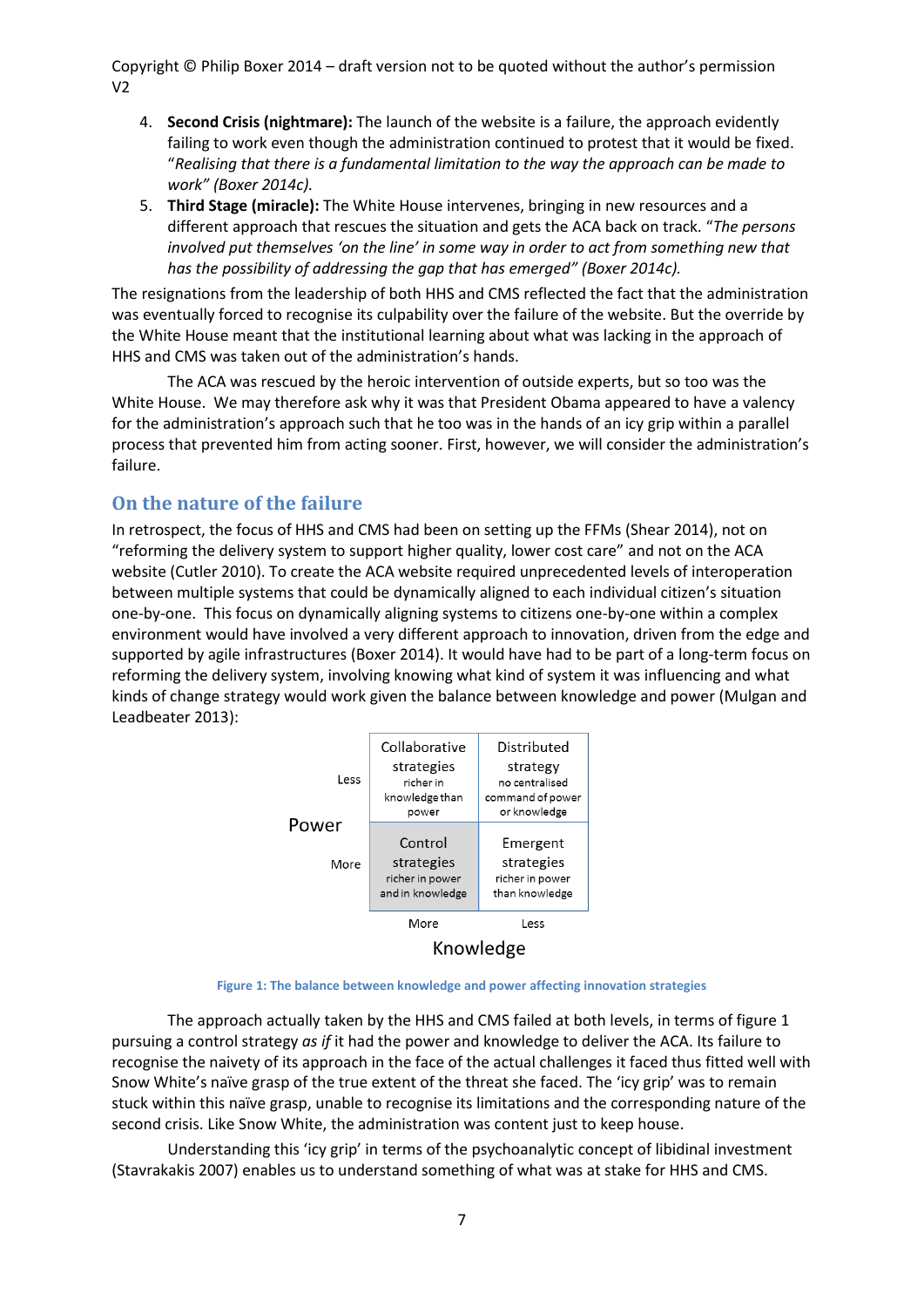Approached in this way, we can understand something of what is demanded of the leadership that is needed for the 'icy grip' to be overcome. We can then return to consider the nature of President Obama's valency that could have held him in a parallel process. First, however, what is it about the administration's self-identification that is served by the 'icy grip'?

## <span id="page-7-0"></span>**The threat of giving precedence to 'horizontal' linkages**

In retrospect, there was a need for the administration to give precedence to supporting the 'horizontal' linkages associated with establishing interoperability over the 'vertical' linkages maintaining accountability [\(Boxer 2014b\)](#page-10-5). No priority was given to managing these 'horizontal' linkages until imposed externally, authorised by a crisis.

Such priority is needed for it to be possible to organise responses to citizens one-by-one, and involves being able to sustain a balanced focus on the all four quadrants below [\(Boxer 2014\)](#page-10-4):



**Figure 2: The four quadrants involved in responding to citizens one-by-one within the healthcare ecosystem**

Sustaining such a balanced focus depends on the administration being able to sustain a balance between five dilemmas underlying its self-identification. These dilemmas form a sequence, the holding of each dilemma in the sequence uncovering a subsequent dilemma [\(Boxer 1999\)](#page-10-6). This sequence is experienced as a succession of subjective moments corresponds to the successive moments in the archetypal plot structure of tragedy. The italics comment in each case is written from the perspective of the administration's experience of subjective moments.

- 1. **Primary task**: It is the job of the HSS given its role within the administration to manage topdown the bottom-up operational details of healthcare provision on behalf of government. *Hopefully our existing expertise will enable us to deliver this (anticipation)*.
- 2. **Primary risk**: Given the requirement for delivering the ACA, HHS doesn't have the capabilities within itself to do this, and must source them contractually from other organisations subject to its oversight. *We don't have the expertise in-house, but we can set up supply contracts that will fix this so that we remain in overall planning control (dream).*
- 3. **Domain of relevance**: HHS, in dialogue with its contractors, will develop plans for how the ACA requirement will be developed and delivered. *Our planning process will establish how this should be done, even if we get some push-back from the contractors wanting to do things differently (frustration).*
- 4. **Vertical accountabilities**: With these plans in place, HHS will hold the contractors accountable for the delivery of its plans. *It is becoming more and more difficult to believe that we can make this plan work, even though we are pouring in a lot of additional resources (nightmare).*
- 5. **Horizontal linkages**: The realisation of these plans will come up against the actual situations and contexts in which they are expected to deliver results, leading to gaps and challenges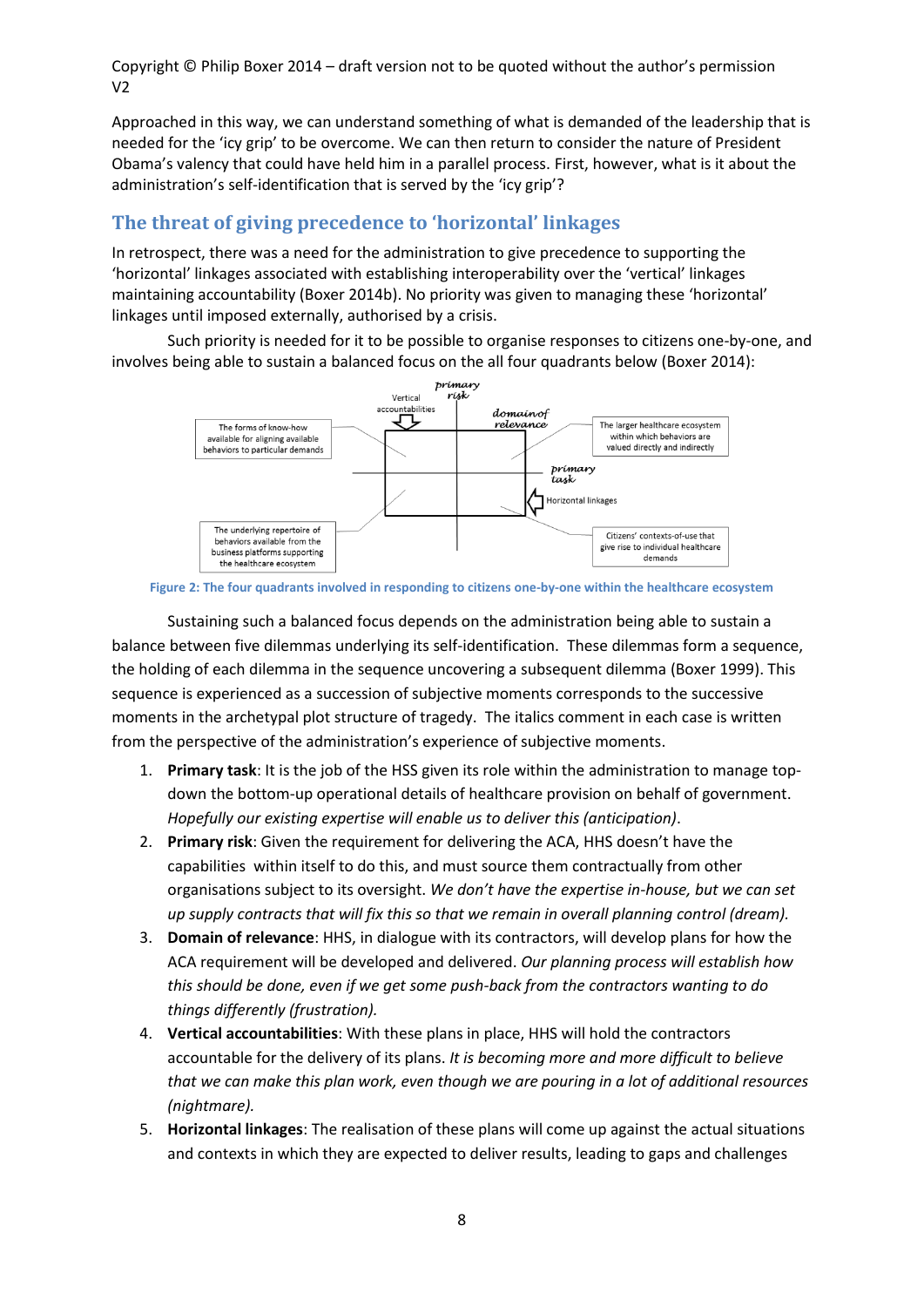that will have to be dealt with. *Only if the whole approach adopted by HHS is changed will it become possible to deliver the result expected (miracle).*

|  |  |  | Table 1: The link between the 'four quadrants' and the types of subjective moment/plot structure |
|--|--|--|--------------------------------------------------------------------------------------------------|
|--|--|--|--------------------------------------------------------------------------------------------------|

| Four quadrants                                                                           | Subjective moments                                                                     | Dilemma                                                       |
|------------------------------------------------------------------------------------------|----------------------------------------------------------------------------------------|---------------------------------------------------------------|
| <b>Primary task</b><br>Federally-facilitated markets will<br>need to be set up           | 1 <sup>st</sup> moment: anticipation<br>Hoping that the existing approach<br>will work | top-down management versus<br>bottom-up operational expertise |
| <b>Primary risk</b>                                                                      | $1st$ crisis: dream                                                                    | what the organisation wants to do                             |
| Manage limitations by contracting                                                        | Realising that the existing                                                            | for its customers versus what the                             |
| in expertise.                                                                            | approach will not work on its own                                                      | customers want it to do for them                              |
| <b>Domain of relevance</b>                                                               | 2 <sup>nd</sup> moment: frustration                                                    | espoused approach of how things                               |
| Establish a planning approach that                                                       | Adapting the approach to try to                                                        | should work versus theory-in-use                              |
| will deliver the result needed                                                           | make it work                                                                           | of how things actually work                                   |
| <b>Vertical accountabilities</b><br>Try to enforce compliance to the<br>planned approach | $2nd$ crisis: nightmare<br>Realising that there is a<br>fundamental limitation         | planning approach versus<br>responding to emergent realities  |
| <b>Horizontal linkages</b>                                                               | 3 <sup>rd</sup> moment: miracle                                                        | affiliation to a pre-existing                                 |
| The actual situation on the ground                                                       | Someone has to bed prepared to                                                         | approach versus alliance around a                             |
| has to drive what happens                                                                | put themselves 'on the line'                                                           | shared recognition of the gap                                 |

The nightmare second crisis comes, therefore, from the reluctance of HHS/CMS to accept the fundamental limitations of its own approach, given that such acceptance necessarily challenges its own sovereign authority as an agency of government. Suppressing consideration of the horizontal linkages enables it to ignore these challenges. This prevents the cross-boundary dilemmas being addressed, limiting the scope of the leadership task [\(Eigen and Boxer 2009\)](#page-11-20), but in so doing it removes the right-hand two quadrants in figure 2 from day-to-day consideration.

Viewed in this light, it now becomes possible to explore the unconscious dynamics underlying this suppression of challenge to sovereign authority.

## <span id="page-8-0"></span>**On different kinds of libidinal investment**

What appears to be at stake is a libidinal investment in the way the behaviours of the administration are expected to support its self-identification. This libidinal investment framed the way reasoning took place and showed some movement as the story unfolded before appearing to reach a limit.

 Libidinal investment understood in this way is not only about the unconscious relation to what can be repeated in the experience of managers within the administration. It is also about what is lost, or rather cannot be re-found [\(Freud 1961\[1925\]\)](#page-11-21) p235-236. Referred to in the following as a relation to Das Ding, this relation to what-cannot-be-re-found anchors libidinal investment:

"Das Ding is that which I will call the beyond-of-the-signified. It is a function of this beyondof-the-signified, and of an emotional relationship to it, that the subject keeps its distance and is constituted in a kind of relationship characterised by primary affect, prior to any repression… It is then in relation to Das Ding that the first orientation, the first choice, the first seat of subjective orientation takes place"[\(Lacan 1992 \[1959-1960\]\)](#page-11-22) p54

This 'seat of subjective orientation' takes five different forms, depending what kind of 'losing' is at stake [\(Lacan 2014\[2004\]\)](#page-11-8). Using the traditional signifiers for these different forms of lost object, three relate to the subject's experienced elaboration of identity (oral, phallic, voice) and two relate to the subject's experience of limitation to this elaboration (anal, gaze). These five partial objects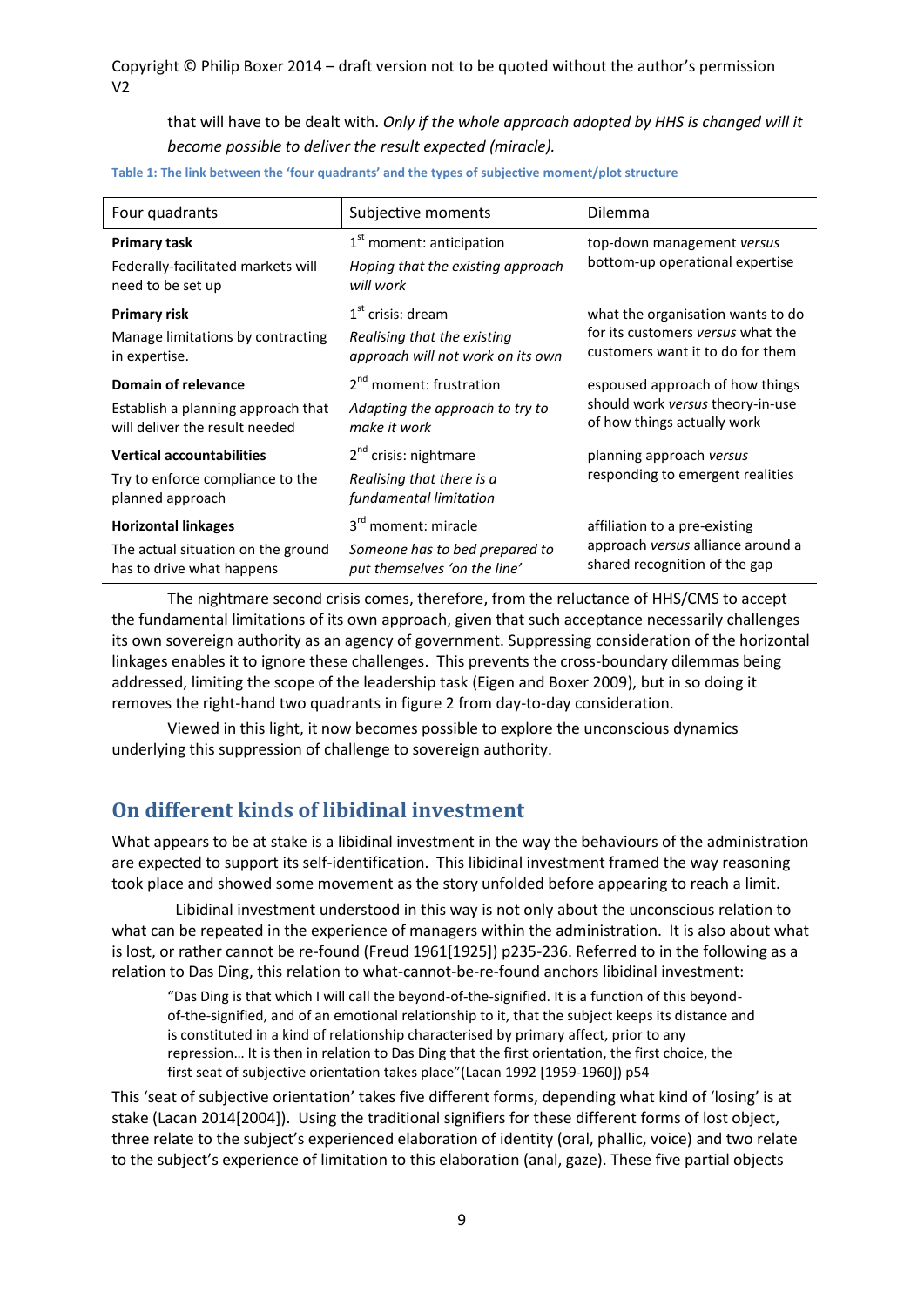provide the unconscious basis of the five dilemmas underlying the five moments of subjective experience:

**Table 2: Translating the five dilemmas/moments in terms of their underpinning forms of libidinal investment**

| Subjective moment                  | Four quadrants dilemma                                                                                                    | Kind of 'losing'                                                                              |
|------------------------------------|---------------------------------------------------------------------------------------------------------------------------|-----------------------------------------------------------------------------------------------|
| $1st$ moment:<br>anticipation      | Primary task: top-down management<br>versus bottom-up operational expertise                                               | Part of how I work/not part of how I<br>work<br>(oral)                                        |
| $1st$ crisis:<br>dream             | Primary risk: what the organisation wants<br>to do for its customers versus what the<br>customers want it to do for them  | How I maintain the boundary between<br>me and not-me<br>(anal)                                |
| $2^{nd}$ moment:<br>frustration    | Domain of relevance: espoused approach<br>of how things should work versus theory-<br>in-use of how things actually work  | Part of how I articulate my thinking/not<br>part of how I articulate my thinking<br>(phallic) |
| $2^{nd}$ crisis:<br>nightmare      | Vertical accountabilities: planning<br>approach versus responding to emergent<br>realities                                | How I maintain a sense of my own<br>sovereign identity in relation to others<br>(gaze)        |
| 3 <sup>rd</sup> moment:<br>miracle | Horizontal linkages: affiliation to a pre-<br>existing approach versus alliance around a<br>shared recognition of the gap | Part of how I understand who 'I' am/not<br>part of how I understand who 'I' am<br>(voice)     |

Each movement from one moment to the next involves disrupting previous investments. Read in this way, therefore, the libidinal investment that was being protected by refusing to go past the second crisis was the investment of HHS/CMS in a particular way of understanding its role as an agency within the administration i.e. by staying in relation to a way of being seen to follow 'the way things are done around here'. Staying within this way of being seen, within a gaze, is the 'icy grip' that leads to an inability to innovate outside its purview.

Being seen by the gaze is a way of being seen that reflected for HHS/CMS 'its familiar ways of doing things'. The challenge of engineering interoperability between systems in such a way that it becomes possible to respond to citizens one-by-one introduces a flaw into this familiar way, rendering foreign the once familiar [\(Boxer 2014\)](#page-10-4). In the place of familiar managerial practices, the unfamiliar must be given a voice if there is to be innovation that is true to a desire concerned (in this case) with the health of the citizen. Not to give voice to the unfamiliar out of a wish to avoid the disruptive consequences and existential angst that goes with such innovation is to betray the citizen.

## <span id="page-9-0"></span>**Conclusion**

The forms of leadership associated with balanced attention to all four quadrants is fundamentally emancipatory in the sense that it involves giving voice to what is going on [\(Western 2013\)](#page-12-4). This involves giving balanced attention at least as much to the 'horizontal' relation to the 'other' as to the 'vertical' accountability relation. Understanding the unconscious basis for this emancipation is to argue for 'minding the gap' as much as 'respecting the rules'.

The paper has shown how the refusal in this case to go beyond the 'gaze' of existing ways of doing things led to the citizen being betrayed in the interests of defending those existing ways. Recognising this basis of the administration's counter-resistance [\(Caygill 2013\)](#page-10-7) would make it easier for leadership to mobilise the sources of situational resistance from citizens, and, in considering the ways in which their voices are being suppressed, to mobilise new ways of energising change within the administration. A look at the extent of the horizontal dimension in the family tree of Barack Obama [\(Wikipedia 2014\)](#page-12-5) suggests that the President may have had a valency for going beyond the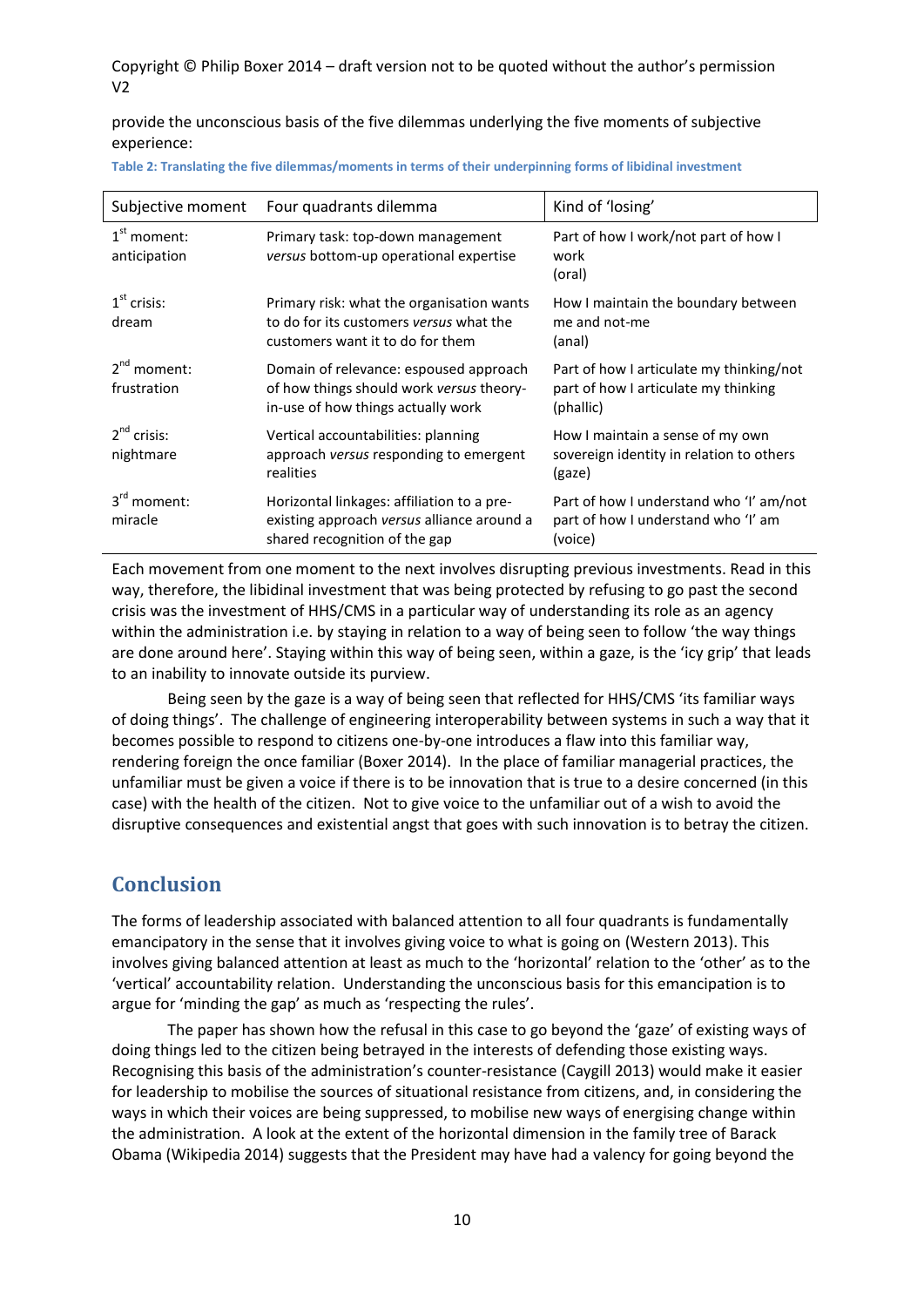'gaze'. This might have led him to expect the same of others but would not necessarily have equipped him to lead others down the same path.

For myself, I feel that I have spent more time working at the ways in which I may have been wrong than being prepared fully to risk the consequences of not knowing what to do next. Examples of some of the recent situations in which solutions to system-of-system challenges have been refused in ways that have paralleled the refusal described in this paper include:

- Providing support to Wildfire prevention and response [\(Boxer 2008\)](#page-10-8)
- Developing capabilities to support effective NATO responsiveness in a changing threat environment [\(Anderson and Boxer 2008\)](#page-10-9)
- Changing the way procurement is used to support orthotics clinics in the UK's National Health Service [\(Cohen 2009\)](#page-10-10)
- Procuring defence capability based on the need for agility [\(Boxer and Whittall 2009\)](#page-10-11)
- Establishing methods of e-Government able to respond to citizens' changing demands [\(Boxer, Kirwan et al. 2010\)](#page-10-12)

Thus while I found ways of innovating in alliance with others, my experience has nevertheless been of refusals by existing institutions and enterprises to take up innovations despite what appear to me to be negative consequences for their customers, clients or patients. This paper has tried to identify the particular challenge that this presents to interventions, in which success depends on the courage of the client to go beyond what they know and to take their organisation with them [\(Boxer 2013\)](#page-10-13).

## <span id="page-10-0"></span>**References**

- <span id="page-10-9"></span>Anderson, W. and P. Boxer (2008). "Modeling and Analysis of Interoperability in Systems of Systems Environments." CrossTalk.
- <span id="page-10-1"></span>Booker, C. (2004). The Seven Basic Plots: Why we tell stories. London, Bloomsbury Academic.
- <span id="page-10-12"></span>Boxer, P., P. Kirwan, et al. (2010). The Impact of Governance Approaches on SoS Environments. IEEE International Systems Conference, San Diego, California, IEEE.
- <span id="page-10-6"></span>Boxer, P. J. (1999). The dilemmas of ignorance. What is a Group? A fresh look at theory in practice. C. Oakley. London, Rebus Press**:** 147-168.
- <span id="page-10-8"></span>Boxer, P. J. (2008). "Joint Fire Science Program Software Tools and Systems Study." Asymmetric Design: creating and sustaining requisite agility.
- <span id="page-10-13"></span>Boxer, P. J. (2013). "Leadership Qualities and the North-South bias." Asymmetric Leadership: getting beyond the defences against innovataion.
- <span id="page-10-4"></span>Boxer, P. J. (2014). "Leading Organisations Without Boundaries: 'Quantum' Organisation and the Work of Making Meaning." Organizational and Social Dynamics **14**(1): 130-153.
- <span id="page-10-5"></span>Boxer, P. J. (2014b). Defences against innovation: the conservation of vagueness. Defences Against Anxiety: Explorations in a Paradigm. D. Armstrong and M. Rustin. London, Karnac.
- <span id="page-10-3"></span>Boxer, P. J. (2014c). "Minding the gap - three moments of time." Asymmetric Leadership: getting beyond the defences against innovation.
- <span id="page-10-11"></span>Boxer, P. J. and N. J. Whittall (2009). Designing Collaborative Systems of Systems in support of Multi-Sided Markets. 12th Annual Systems Engineering Conference, San Diego.
- <span id="page-10-7"></span>Caygill, H. (2013). On Resistance: A Philosophy of Defiance. London, Bloomsbury.
- <span id="page-10-10"></span>Cohen, B. (2009). "Why critical systems need help to evolve." Asymmetric Design: creating and sustaining requisite agility.
- <span id="page-10-2"></span>Cutler, D. (2010). Memo from David Cutler on health reform implementation. [http://www.scribd.com/doc/181039999/Memo-from-David-Cutler-on-health-reform](http://www.scribd.com/doc/181039999/Memo-from-David-Cutler-on-health-reform-implementation)[implementation,](http://www.scribd.com/doc/181039999/Memo-from-David-Cutler-on-health-reform-implementation) Scribd**:** 4.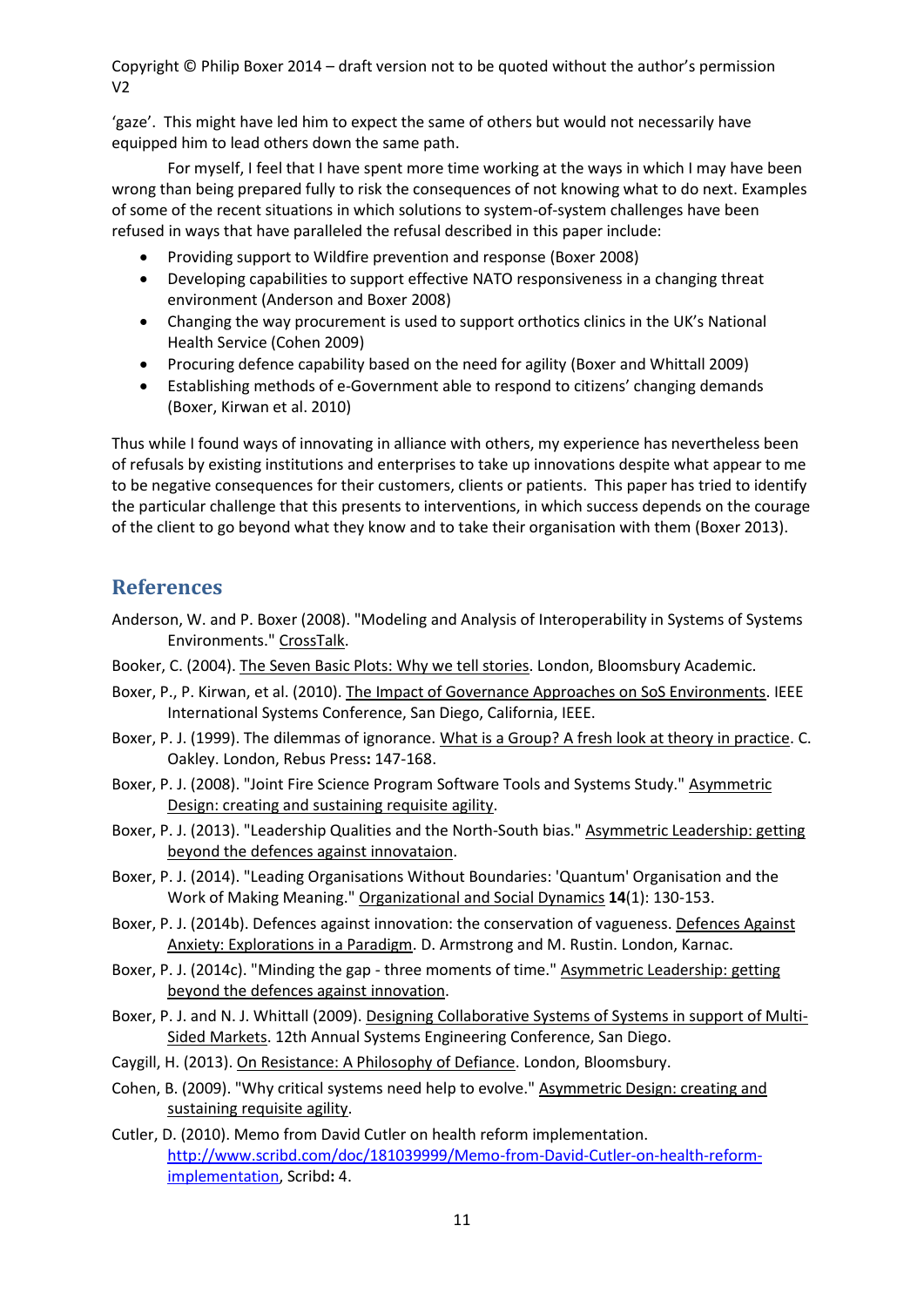- <span id="page-11-20"></span>Eigen, C. and P. J. Boxer (2009). The Consultant's Dilemma: Discovering Differences that Deliver Value. 26th Annual Meetings of the International Society for the Psychoanalytic Study of Organizations, Toledo, Spain.
- <span id="page-11-2"></span>Freud, S. (1955[1919]). The Uncanny. The Standard Edition of the Complete Psychological Works of Sigmund Freud. London, The Hogarth Press. **XVII (1917-1919)**.
- <span id="page-11-21"></span>Freud, S. (1961[1925]). Negation. The Standard Edition of the Complete Psychological Works of Sigmund Freud. London, The Hogarth Press. **XIX (1923-1925):** 233-239.
- <span id="page-11-9"></span>Gillum, J. and J. Pace (2013). Obamacare Website Programmers Complained About Unrealistic Deadlines. Huffington Post. Washington.
- <span id="page-11-15"></span>Gillum, J. and J. Pace (2013b). Builders of Obama's health website saw red flags. Detroit Free Press. Washington.
- <span id="page-11-18"></span>Goldstein, A. and J. Eilperin (2013). HealthCare.gov: How political fear was pitted against technical needs. The Washington Post.

<span id="page-11-0"></span>Hirschhorn, L. (2013). "The early failure of HealthCare.gov and the psychology of a crusade." Learning from experience [http://learningfromexperiencelarryhirschhorn.blogspot.com/2013/11/the-early-failure-of](http://learningfromexperiencelarryhirschhorn.blogspot.com/2013/11/the-early-failure-of-healthcaregov-and.html)[healthcaregov-and.html](http://learningfromexperiencelarryhirschhorn.blogspot.com/2013/11/the-early-failure-of-healthcaregov-and.html) 2014.

- <span id="page-11-3"></span>Hoggett, P. (2006). "Conflict, ambivalence, and the contested purpose of public organisations." Human Relations **59**(2): 175-194.
- <span id="page-11-7"></span>Johnson, C. and H. Reed (2013). Getting to the Bottom of HealthCare.gov's Flop. New York Times. New York.
- <span id="page-11-22"></span>Lacan, J. (1992 [1959-1960]). The Seminar of Jacques Lacan, Book VII: The Ethics of Psychoanalysis. London, Tavistock/Routledge.
- <span id="page-11-19"></span>Lacan, J. (2006[1966]f). Logical Time and the Assertion of Anticipated Certainty: A New Sophism. Écrits: The First Complete Edition in English. New York, W.W. Norton & Co.
- <span id="page-11-8"></span>Lacan, J. (2014[2004]). Anxiety: The Seminar of Jacques Lacan Book X 1962-1963. Cambridge, UK, polity.
- <span id="page-11-11"></span>LaFraniere, S., I. Austen, et al. (2013). Contractors See Weeks of Work on Health Site. New York Times.
- <span id="page-11-13"></span>Lipton, E. (2013). Health Site Infighting Detailed in Emails. new York Times.

<span id="page-11-12"></span>Lipton, E., I. Austen, et al. (2013). Tension and Flaws Before Health Website Crash. new York Times.

<span id="page-11-6"></span>Meyers, B. C., C. J. Alberts, et al. (2007). Toward Interoperable Acquisition: The Example of Risk Management. Results of SEI Independent Research and Development Projects. Pittsburgh, Software Engineering Institute, Carnegie Mellon University**:** 49-56.

<span id="page-11-4"></span>Mulgan, G. and C. Leadbeater (2013). Systems Innovation. London, Nesta.

- <span id="page-11-1"></span>Naughton, J. (2013). Why the Obamacare website was doomed. The Observer. [http://www.theguardian.com/technology/2013/nov/03/obamacare-website-barack-obama](http://www.theguardian.com/technology/2013/nov/03/obamacare-website-barack-obama-healthcare-computer-meltdown)[healthcare-computer-meltdown.](http://www.theguardian.com/technology/2013/nov/03/obamacare-website-barack-obama-healthcare-computer-meltdown)
- <span id="page-11-14"></span>Pear, R. (2013). Notes Reveal Chaotic White House Talks on Health Care Site. New York Times.
- <span id="page-11-16"></span>Pear, R. and S. LaFraniere (2013b). Promised Fix for Health Site Could Squeeze Some Users. New York Times.
- <span id="page-11-10"></span>Pear, R., S. LaFraniere, et al. (2013). From the Start, Signs of Trouble at Health Portal. New York Times.
- <span id="page-11-5"></span>Piette, D. (2014). A Systems Engineering Approach to Managing Complexity. [http://www.ptc.com/solutions/systems-engineering/complexity-challenge/,](http://www.ptc.com/solutions/systems-engineering/complexity-challenge/) PTC.
- <span id="page-11-17"></span>Shear, M. D. (2014). Health Goal Met, White House Reviews Missteps. New York Times.